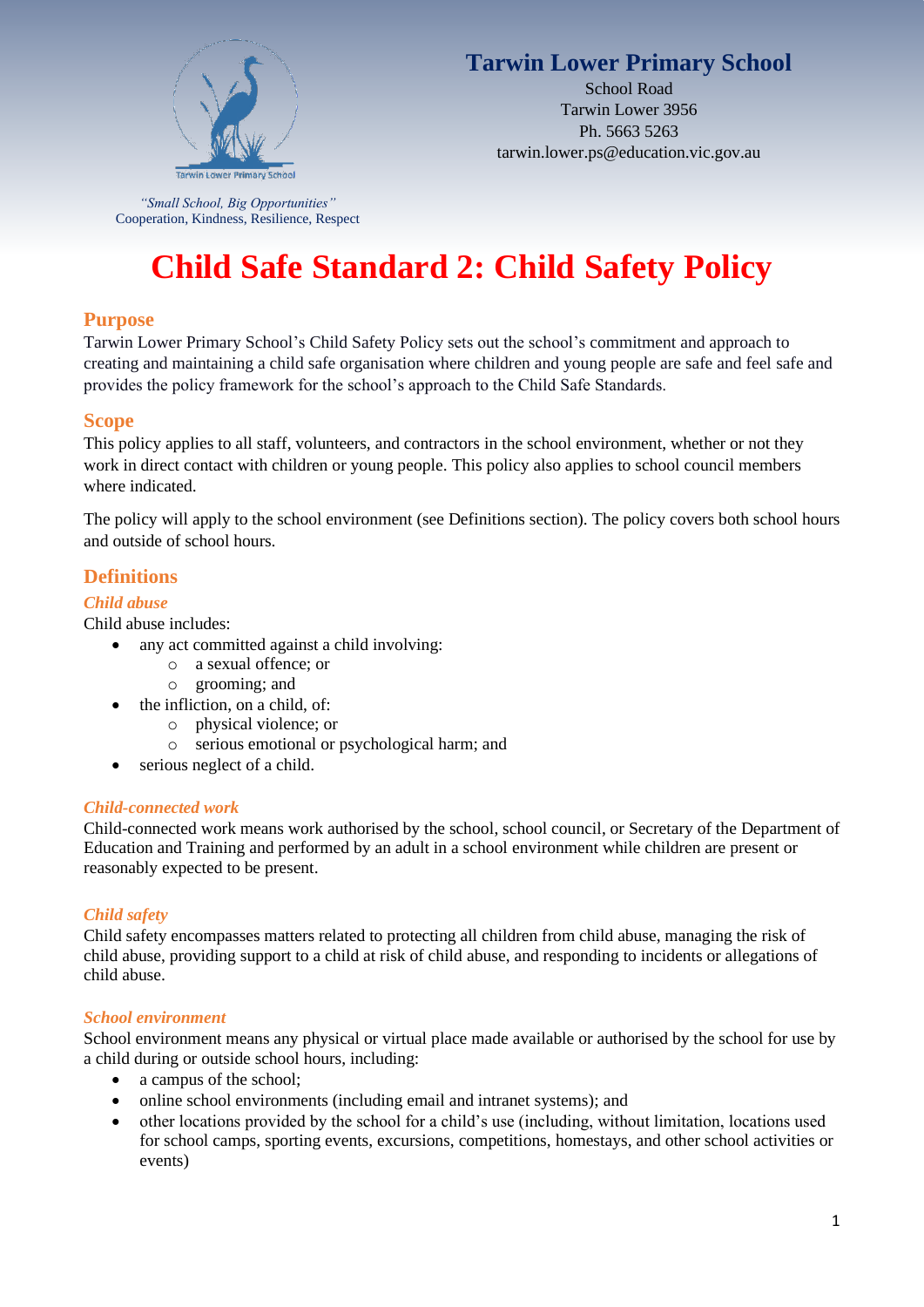#### *School staff*

School staff means an individual working in a school environment who is:

- employed by the Department of Education and Training;
- directly engaged or employed by a school council; or
- a volunteer or a contracted service provider (whether or not a body corporate or any other person is an intermediary).

## **STATEMENT OF COMMITMENT TO CHILD SAFETY AND CHILD SAFETY PRINCIPLES**

Tarwin Lower Primary School is committed to the safety and wellbeing of all children and young people. This will be the primary focus of our care and decision-making.

The school's approach to creating and maintaining a child safe school environment is guided by our school philosophy and values. At Tarwin Lower Primary School our vision is *'*to be an outstanding primary school where care, curiosity, innovation and progressive practices ensure students thrive in an ever-changing world.*'* We know children can struggle to achieve their personal best if they are not safe from abuse.

At Tarwin Lower Primary School our values guide the decisions and behaviours of all members of our school community, including in relation to child safety:

- Respect for ourselves and others Caring for, understanding, accepting and appreciating ourselves and others.
- Responsibility Demonstrating ownership of our actions and words. Being accountable for our actions.
- Integrity being honest, sincere and trustworthy
- Resilience Bouncing back from difficulties and disappointments. Accepting challenges, trying hard and not giving up easily.

Tarwin Lower Primary School has zero tolerance for child abuse.

We are committed to providing a child safe environment where children and young people are safe and feel safe, and their voices are heard about decisions that affect their lives. Our child safe policies, procedures, strategies, and practices will be inclusive of the needs of all children, particularly Aboriginal and Torres Strait Islander children, children from culturally and linguistically diverse backgrounds, children with disabilities, and children who are vulnerable.

Every person involved in Tarwin Lower Primary School has a responsibility to understand the important and specific role they play individually and collectively to ensure that the wellbeing and safety of all children and young people is at the forefront of all they do and every decision they make.

### **Child safety principles**

In its planning, decision-making and operations, Tarwin Lower Primary School will:

- 1. Take a preventative, proactive and participatory approach to child safety;
- 2. Value and empower children to participate in decisions which affect their lives;
- 3. Foster a culture of openness that supports all persons to safely disclose risks of harm to children;
- 4. Respect diversity in cultures and child rearing practices while keeping child safety paramount;
- 5. Provide written guidance on appropriate conduct and behaviour towards children;
- 6. Engage only the most suitable people to work with children and have high quality staff and volunteer supervision and professional development;
- 7. Ensure children know who to talk with if they are worried or are feeling unsafe, and that they are comfortable and encouraged to raise such concerns;
- 8. Report suspected abuse, neglect or mistreatment promptly to the appropriate authorities;
- 9. Share information appropriately and lawfully with other organisations where the safety and wellbeing of children is at risk; and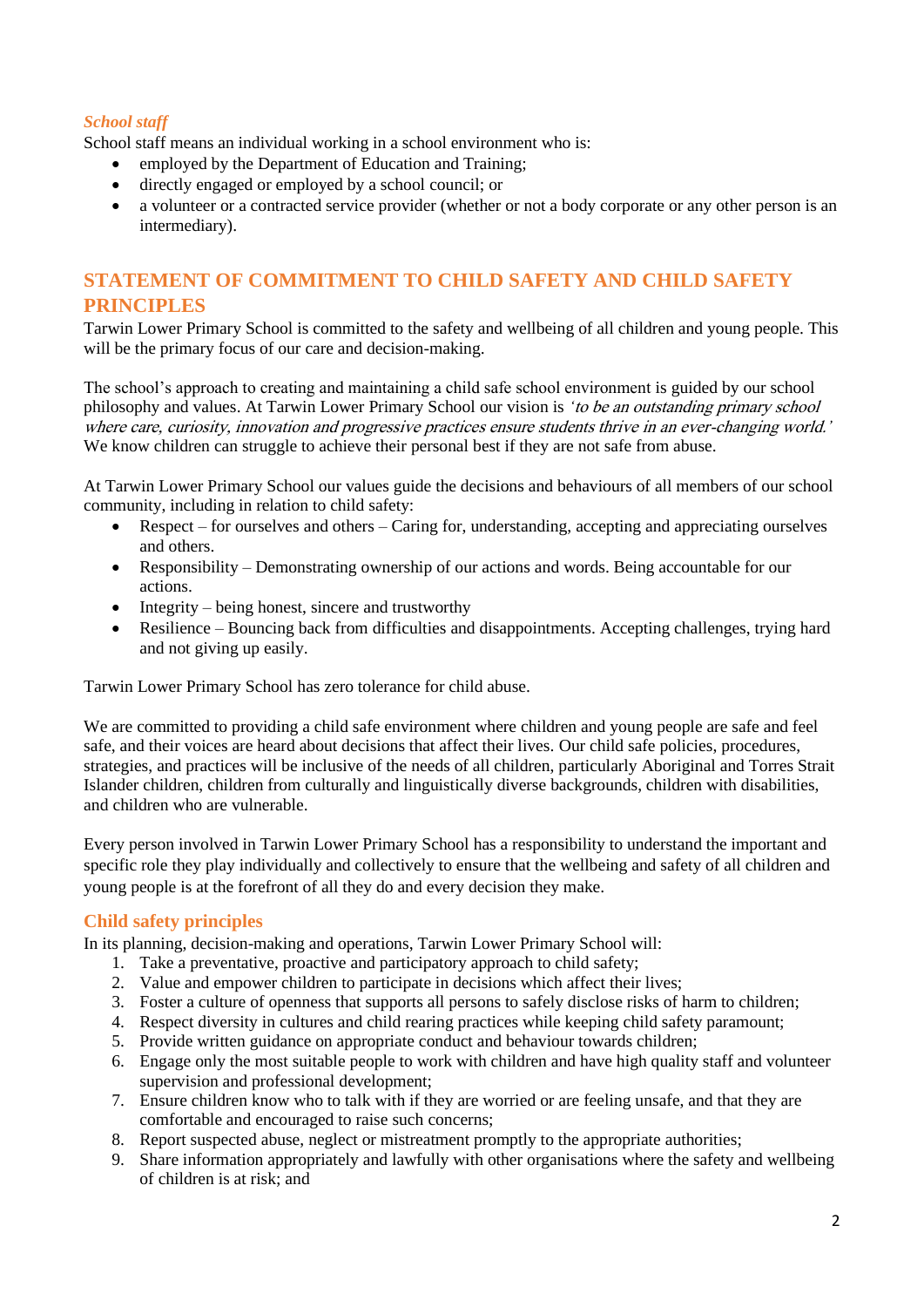10. Value the input of and communicate regularly with families and carers

## **POLICY**

## **Strategies to embed a child safe culture**

Tarwin Lower Primary School's culture encourages staff, students, parents and the school community to raise, discuss and scrutinise child safety concerns. This makes it more difficult for abuse to occur and remain hidden.

All child safety documents, including this policy, the [Child Safety Code of Conduct,](https://www.tarwinlowerps.vic.edu.au/_files/ugd/5b0692_b70dab1e5c2440b1b045c6d138ed8751.pdf) the school's [Child Safety](https://www.tarwinlowerps.vic.edu.au/_files/ugd/5b0692_66beea96eff74f04bd3de9a78d37f11c.pdf) Responding and Reporting Obligations [\(including Mandatory Reporting\) Policy and Procedures,](https://www.tarwinlowerps.vic.edu.au/_files/ugd/5b0692_66beea96eff74f04bd3de9a78d37f11c.pdf) *[Identifying](https://www.education.vic.gov.au/Documents/about/programs/health/protect/ChildSafeStandard5_SchoolsGuide.pdf)  [and Responding to All Forms of Abuse in Victorian Schools](https://www.education.vic.gov.au/Documents/about/programs/health/protect/ChildSafeStandard5_SchoolsGuide.pdf)* and th[e Four Critical Actions for Schools](https://www.education.vic.gov.au/Documents/about/programs/health/protect/FourCriticalActions_ChildAbuse.pdf) are readily available online and in hard copy at the school office for all staff and students to read at any time.

Child safety is everyone's responsibility. **All school staff** are required to:

- Act in accordance with the school's Child Safety Code of Conduct, which clearly sets out the difference between appropriate and inappropriate behaviour
- Act in accordance with the Child Safety Responding and Reporting Obligations (including Mandatory Reporting) Policy and Procedures at all times, including following the [Four Critical Actions for](https://www.education.vic.gov.au/Documents/about/programs/health/protect/FourCriticalActions_ChildAbuse.pdf)  [Schools](https://www.education.vic.gov.au/Documents/about/programs/health/protect/FourCriticalActions_ChildAbuse.pdf) where necessary
- Undertake annual guidance and training on child safety
- Act in accordance with their legal obligations, including:
	- o Failure to disclose offence (applies to all adults)
	- o Duty of care (applies to all school staff)
	- o Mandatory reporting obligations (applies to all mandatory reporters, including teachers, principals, registered psychologists, and registered doctors and nurses)
	- o Failure to protect offence (applies to a person in a position of authority within the school)
	- o Reportable conduct obligations (applies to all school staff in reporting conduct to the principal, and applies to the principal in reporting to Employee Conduct Branch)
	- o Organisational duty of care (applies to the school as an organisation)
	- o For more information on these obligations, see [Identifying and Responding to All Forms of](https://www.education.vic.gov.au/Documents/about/programs/health/protect/ChildSafeStandard5_SchoolsGuide.pdf)  [Abuse in Victorian Schools.](https://www.education.vic.gov.au/Documents/about/programs/health/protect/ChildSafeStandard5_SchoolsGuide.pdf)

As part of Tarwin Lower Primary School's child safe culture, **school leadership** will:

- Consider the diversity of all children, including (but not limited to) the needs of Aboriginal and Torres Strait Islander children, children from culturally and linguistically diverse backgrounds, children with disabilities, and children who are vulnerable, when implementing the Child Safe Standards
- Ensure that child safety is a regular agenda item at school leadership meetings and staff meetings
- Encourage and enable staff professional learning and training to build deeper understandings of child safety and prevention of abuse
- Ensure that no one is prohibited or discouraged from reporting an allegation of child abuse to a person external to the school or from making records of any allegation.

As part of Tarwin Lower Primary School's child safe culture, **school mandatory reporting staff** are required to:

- Complete the Protecting Children [Mandatory reporting and other obligations](http://elearn.com.au/det/protectingchildren/) online module every year
- Read the school's Child Safety Code of Conduct on induction, and maintain familiarity with that document
- Read the school's Child Safety Responding and Reporting Obligations (including Mandatory Reporting) Policy and Procedures on induction, and maintain familiarity with that document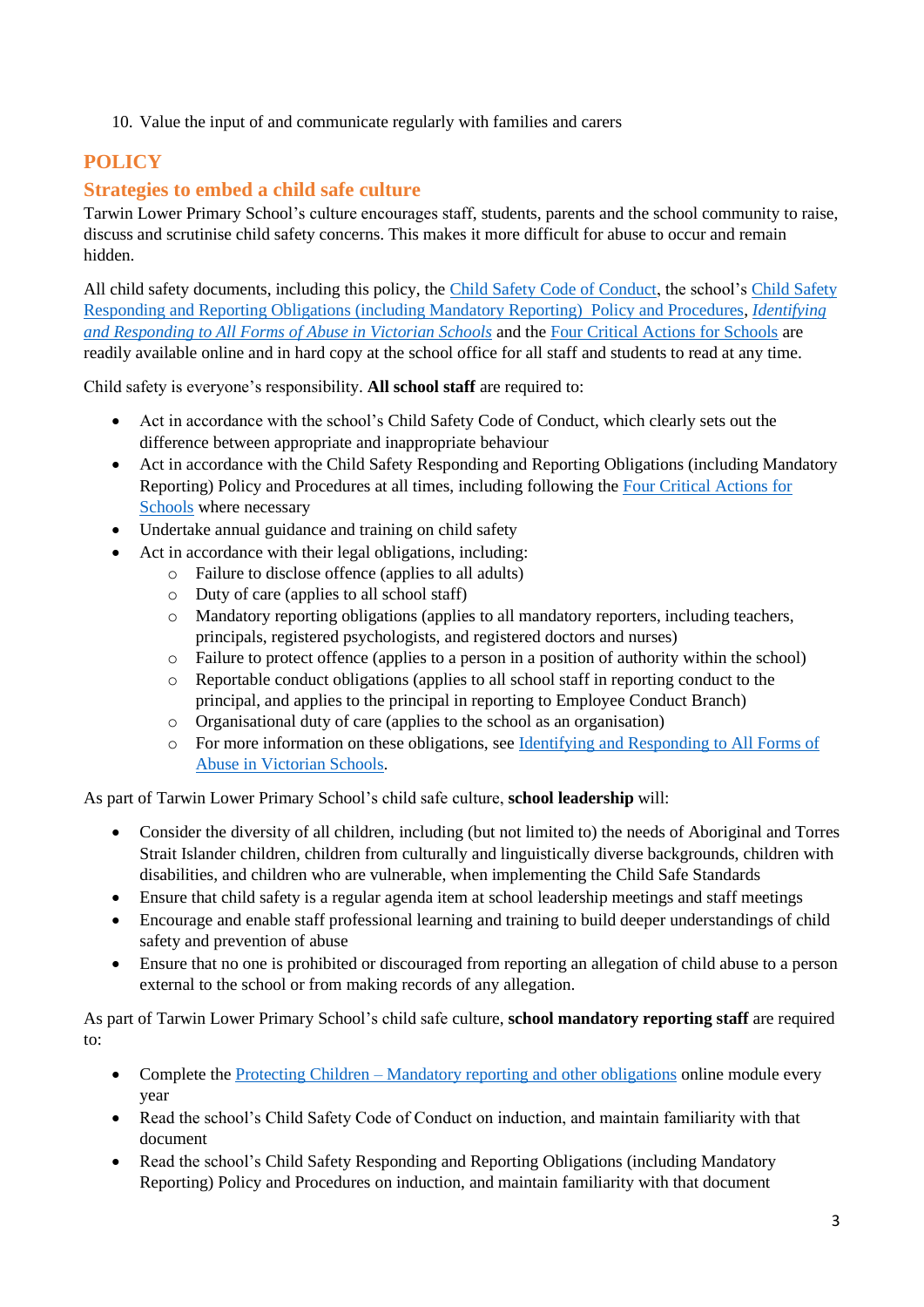• Read the school's Child Safety Policy (this document) on induction, and maintain familiarity with that document.

As part of Tarwin Lower Primary School's child safe culture, in performing the functions and powers given to them under the *Education and Training Reform Act 2006*, **school councils and school council members** will:

- Ensure that child safety is a regular agenda item at school council meetings
- Consider the diversity of all children, including (but not limited to) the needs of Aboriginal and Torres Strait Islander children, children from culturally and linguistically diverse backgrounds, children with disabilities, and children who are vulnerable, when making decisions regarding the Child Safe Standards
- Undertake annual guidance and training on child safety, such as the Child Safe Standards School [Council Training](https://www.education.vic.gov.au/Documents/about/programs/health/protect/school-council-training.pptx) PowerPoint.
- Approve the Child Safety Code of Conduct to the extent that it applies to school council employees and members, and if updated, note the new document in its school council meeting minutes
- When hiring employees, ensure that selection, supervision and management practices are child safe (unless delegated to the principal).

School leadership will maintain records of the above processes.

#### **Roles and responsibilities**

School leaders will ensure that each person understands their role, responsibilities and behaviour expected in protecting children and young people from abuse and neglect. Staff will comply with the school's Child Safety Code of Conduct, which sets out clearly the difference between appropriate and inappropriate behaviour.

Specific child safety responsibilities:

- Principal is responsible for reviewing and updating the Child Safety Policy every 3 years.
- Principal is responsible for monitoring the school's compliance with the Child Safety Policy. The school community should approach Principal if they have any concerns about the school's compliance with the Child Safety Policy.
- Principal is responsible for informing the school community about this policy, and making it publicly available.
- Other specific roles and responsibilities are named in Tarwin Lower Primary School's other child safety policies and procedures, including the Child Safety Code of Conduct, Child Safety Responding and Reporting Obligations (including Mandatory Reporting) Policy and Procedures, and risk assessment register.

#### **Recruitment**

Tarwin Lower Primary School follows the Department's Recruitment in Schools guide to ensure child safe recruitment practices, available on the [Department's website.](https://www.education.vic.gov.au/hrweb/careers/Pages/recruitinsch.aspx)

All prospective volunteers are required to comply with our school's Volunteers Policy, including in relation to assessing the suitability of prospective volunteers and obtaining checks required under this policy.

### **Training and supervision**

Training and education is important to ensure that everyone in the school understands that child safety is everyone's responsibility.

Our school culture aims for all staff and volunteers (in addition to parents/carers and children) to feel confident and comfortable in coming forward with any allegations or suspicions of child abuse or child safety concerns. We train our staff and volunteers to identify, assess, and minimise risks of child abuse and to detect potential signs of child abuse. This training occurs annually or more often as required.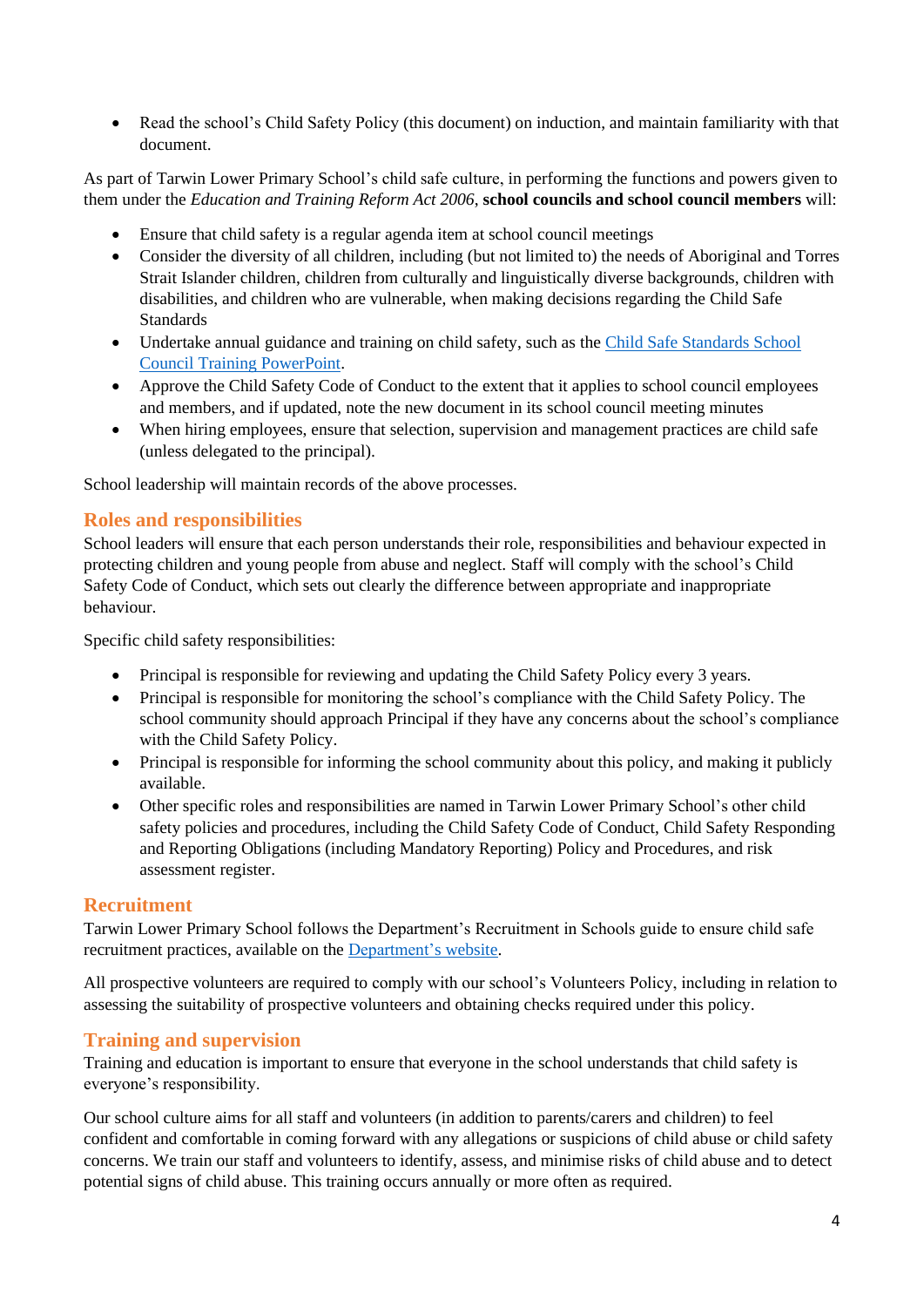We also support our staff and volunteers through ongoing supervision to develop their skills to protect children from abuse, to promote the cultural safety of Aboriginal and Torres Strait Islander children and children from linguistically and/or diverse backgrounds, and the safety of children with a disability and vulnerable children.

New employees and volunteers will be inducted into the school, including by being referred to the Child Safety Policy (this document), the Child Safety Code of Conduct, and the Child Safety Responding and Reporting Obligations (including Mandatory Reporting) Policy and Procedures on the school website. They will also be supervised regularly to ensure they understand our school's commitment to child safety, and that their behaviour towards children is safe and appropriate. All employees of our school will be monitored and assessed via regular performance review to ensure their continuing suitability for child-connected work. Any inappropriate behaviour will be reported by school staff to the Principal or Assistant Principal and will be managed in accordance with Tarwin Lower Primary School'[s Child Safety Responding and Reporting](https://www.tarwinlowerps.vic.edu.au/_files/ugd/5b0692_66beea96eff74f04bd3de9a78d37f11c.pdf) Obligations [\(including Mandatory Reporting\) Policy and Procedures](https://www.tarwinlowerps.vic.edu.au/_files/ugd/5b0692_66beea96eff74f04bd3de9a78d37f11c.pdf) where required.

#### **Reporting a child safety concern or complaint**

The school has clear expectations for all staff and volunteers (including homestay providers) in making a report about a child or young person who may be in need of protection. All staff (including school council employees) must follow the school's Child Safety Responding and Reporting Obligations (including Mandatory Reporting) Policy and Procedures, including following the [Four Critical Actions for Schools](https://www.education.vic.gov.au/Documents/about/programs/health/protect/FourCriticalActions_ChildAbuse.pdf) if there is an incident, disclosure or suspicion of child abuse. Immediate actions should include reporting their concerns to DHHS Child Protection, Victoria Police and/or another appropriate agency and notifying the principal or a member of the school leadership team of their concerns and the reasons for those concerns.

Tarwin Lower Primary School will never prohibit or discourage school staff from reporting an allegation of child abuse. The school will always take action to respond to a complaint in accordance with the school's Child Safety Responding and Reporting Obligations (including Mandatory Reporting) Policy and Procedures. In accordance with Action 4 of the Four Critical Actions for Schools, Tarwin Lower Primary School will provide ongoing support for students affected by child abuse.

The Child Safety Responding and Reporting Obligations [\(including Mandatory Reporting\)](https://www.tarwinlowerps.vic.edu.au/_files/ugd/5b0692_66beea96eff74f04bd3de9a78d37f11c.pdf) Policy and [Procedures](https://www.tarwinlowerps.vic.edu.au/_files/ugd/5b0692_66beea96eff74f04bd3de9a78d37f11c.pdf) can be found on the school website.

#### **Risk reduction and management**

Tarwin Lower Primary School believes the wellbeing of children and young people is paramount, and is vigilant in ensuring proper risk management processes, found in the school's risk assessment register. The school recognises there are potential risks to children and young people and will take a risk management approach by undertaking preventative measures.

We will identify and mitigate the risks of child abuse in school environments by taking into account the nature of each school environment, the activities expected to be conducted in that environment and the characteristics and needs of all children expected to be present in that environment.

Tarwin Lower Primary School monitors and evaluates the effectiveness of the actions it takes to reduce or remove risks to child safety, more information can be found in the school's risk assessment register.

### **Listening to, communicating with and empowering children**

Tarwin Lower Primary School has developed a safe, inclusive and supportive environment that involves and communicates with children, young people and their parents/carers. We encourage child and parent/carer involvement and engagement that informs safe school operations and builds the capability of children and parents/carers to understand their rights and their responsibilities. Our school is committed to supporting and encouraging students to use their voice to raise and share their concerns with a trusted adult at any time of need. Students can access information on how to report abuse at the school office.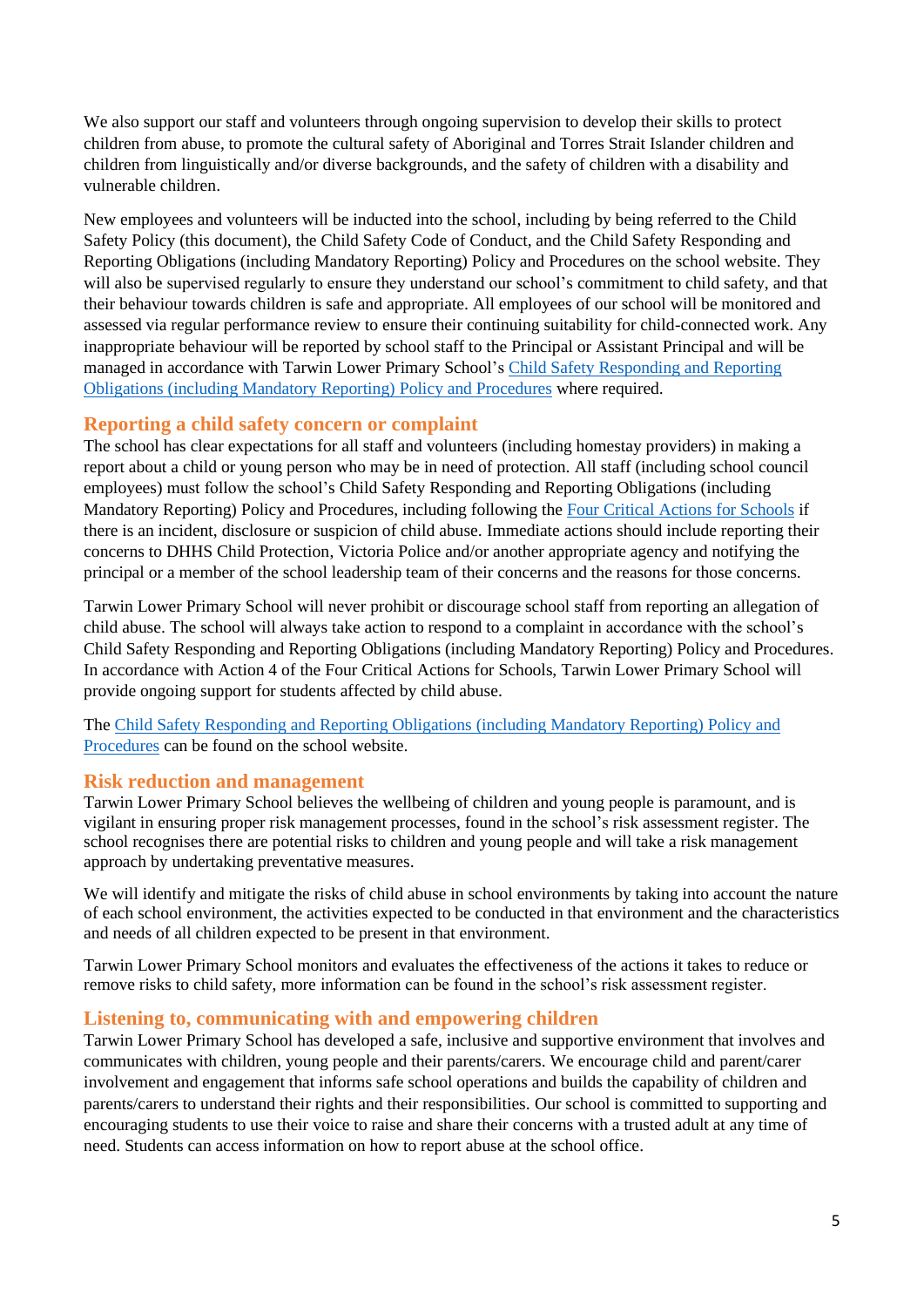When the school is gathering information in relation to a complaint about alleged misconduct with or abuse of a child, the school will listen to the complainant's account and take them seriously, check understanding and keep the child (and/or their parents/carers, as appropriate) informed about progress.

The school will promote the Child Safe Standards in ways that are readily accessible, easy to understand, and user-friendly to children, including:

- All of our child safety policies and procedures will be available for the students and parents at Tarwin Lower Primary School to read at the school office and on our website
- PROTECT Child Safety posters will be displayed across the school
- School newsletters will inform students and the school community about the school's commitment to child safety, and strategies or initiatives that the school is taking to ensure student safety
- Age-appropriate discussion of child safety with students
- The Four Critical Actions are actively taught to mandatory reporters and other school staff

The school will use its health and wellbeing programs to deliver appropriate education to its students about:

- standards of behaviour for students attending the school:
- healthy and respectful relationships (including sexuality);
- resilience; and
- child abuse awareness and prevention.

The school is currently delivering Respectful Relationships, Social and Emotional Learning and e-smart education programs which cover the above dot points

## **Communications**

This school is committed to communicating our child safety strategies to the school community through:

- Ensuring that the Child Safety Policy (this document), Code of Conduct, and the Child Safety Responding and Reporting Obligations (including Mandatory Reporting) Policy and Procedure are available on the school website
- Once per term reminders in the school newsletter of our school's commitment to child safety
- Ensuring that child safety is a regular agenda item at school leadership meetings and staff meetings for discussion
- Volunteer induction processes

## **Confidentiality and privacy**

This school collects, uses and discloses information about particular children and their families in accordance with Victorian privacy law and other relevant laws. The principles regulating the collection, use and storage of information is included in the Department of Education and Training's Schools' [Privacy Policy.](https://www.education.vic.gov.au/Pages/schoolsprivacypolicy.aspx)

## **Related policies and documents**

Related policies and documents include:

- [Code of Conduct](https://www.tarwinlowerps.vic.edu.au/_files/ugd/5b0692_b70dab1e5c2440b1b045c6d138ed8751.pdf)
- Child Safety Responding and Reporting [Obligations \(including Mandatory Reporting\) Policy and](https://www.tarwinlowerps.vic.edu.au/_files/ugd/5b0692_66beea96eff74f04bd3de9a78d37f11c.pdf)  [Procedures](https://www.tarwinlowerps.vic.edu.au/_files/ugd/5b0692_66beea96eff74f04bd3de9a78d37f11c.pdf)
- [Identifying and Responding to All Forms of Abuse in Victorian Schools](https://www.education.vic.gov.au/Documents/about/programs/health/protect/ChildSafeStandard5_SchoolsGuide.pdf)
- [Four Critical Actions for Schools](https://www.education.vic.gov.au/Documents/about/programs/health/protect/FourCriticalActions_ChildAbuse.pdf)
- [Recording your actions: Responding to suspected child abuse –](https://www.education.vic.gov.au/Documents/about/programs/health/protect/PROTECT_Schoolstemplate.pdf) A template for Victorian schools
- [Identifying and Responding to Student Sexual Offending](https://www.education.vic.gov.au/Documents/about/programs/health/protect/SSO_Policy.pdf)
- [Four Critical Actions for Schools: Responding to Student Sexual Offending](https://www.education.vic.gov.au/Documents/about/programs/health/protect/FourCriticalActions_SSO.pdf)
- [Policy and Advisory Library](https://www.education.vic.gov.au/school/principals/spag/safety/Pages/dutyofcare.aspx) Duty of Care